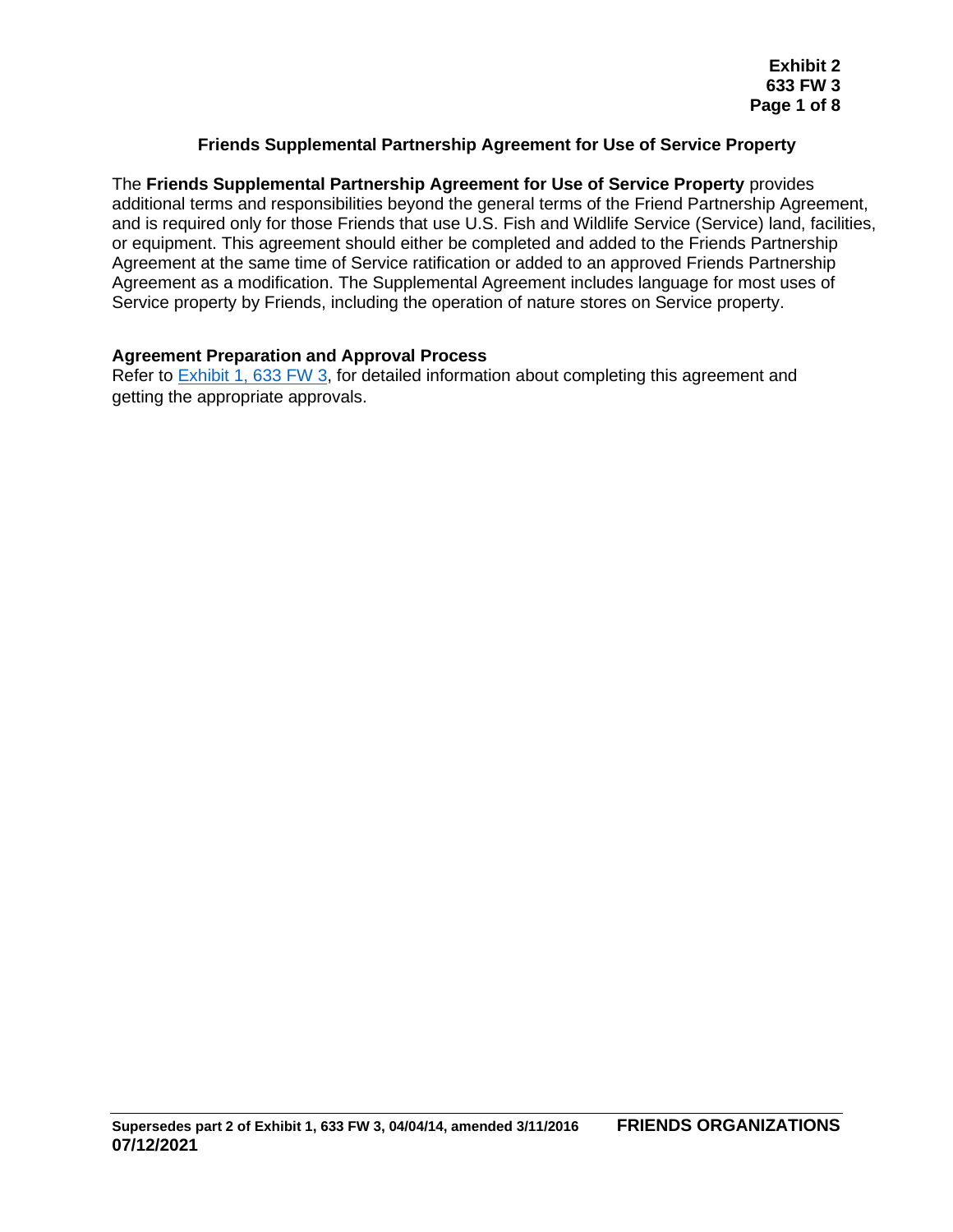#### **Friends Supplemental Partnership Agreement Use of Service Property**

### SUPPLEMENTAL AGREEMENT TO THE FRIENDS PARTNERSHIP AGREEMENT between the **[INSERT SERVICE SITE/PROGRAM NAME]** U.S. FISH AND WILDLIFE SERVICE DEPARTMENT OF THE INTERIOR AND **[INSERT THE FRIENDS ORGANIZATION NAME]**

This Friends Supplemental Partnership Agreement (Supplemental Agreement) is between the **[INSERT SERVICE SITE/PROGRAM NAME]**, a division of the U.S. Fish & Wildlife Service (Service), an agency of the United States Department of the Interior, and **[INSERT Friends name]** (Friends).

# **I. PURPOSE**

*This Supplemental Agreement is needed for those Friends that use Service lands, facilities, or equipment. The agreement includes standard language for use of Service land, facilities, and equipment that may vary in scope, with an emphasis on nature store space. If operating a nature store on Service property, this Supplemental Agreement also provides standard in-depth language on terms of a sales operation by Friends on Service property. The provided language should not be edited. If any added language materially changes the legal obligations of the parties within the draft agreement, the Regional Solicitor's Office must review the proposed changes. Please see agreement instruction page (first two pages of this exhibit) for more information about adding clarifying language to this agreement.*

The purpose of this Supplemental Agreement to the Friends Partnership Agreement is to facilitate and formalize the cooperation between the Service and Friends in the use of Servicemanaged property to support mutual goals and objectives defined by this Supplemental Agreement.

# **II. BACKGROUND**

**[The Background section provides the context for the Supplemental Agreement. It states the intent of the parties as it relates to the use of Service-managed property and is helpful when interpreting the agreement.]**

- A. Friends Scope of Work: **[INSERT A brief description of the complexity (scope of work) of the Friends operations as it relates to Friends use of Service-managed property.]**
- B. Description of Service Property: **[INSERT A description of what property (land, facilities, equipment, and locations) the Service will provide the Friends and how that**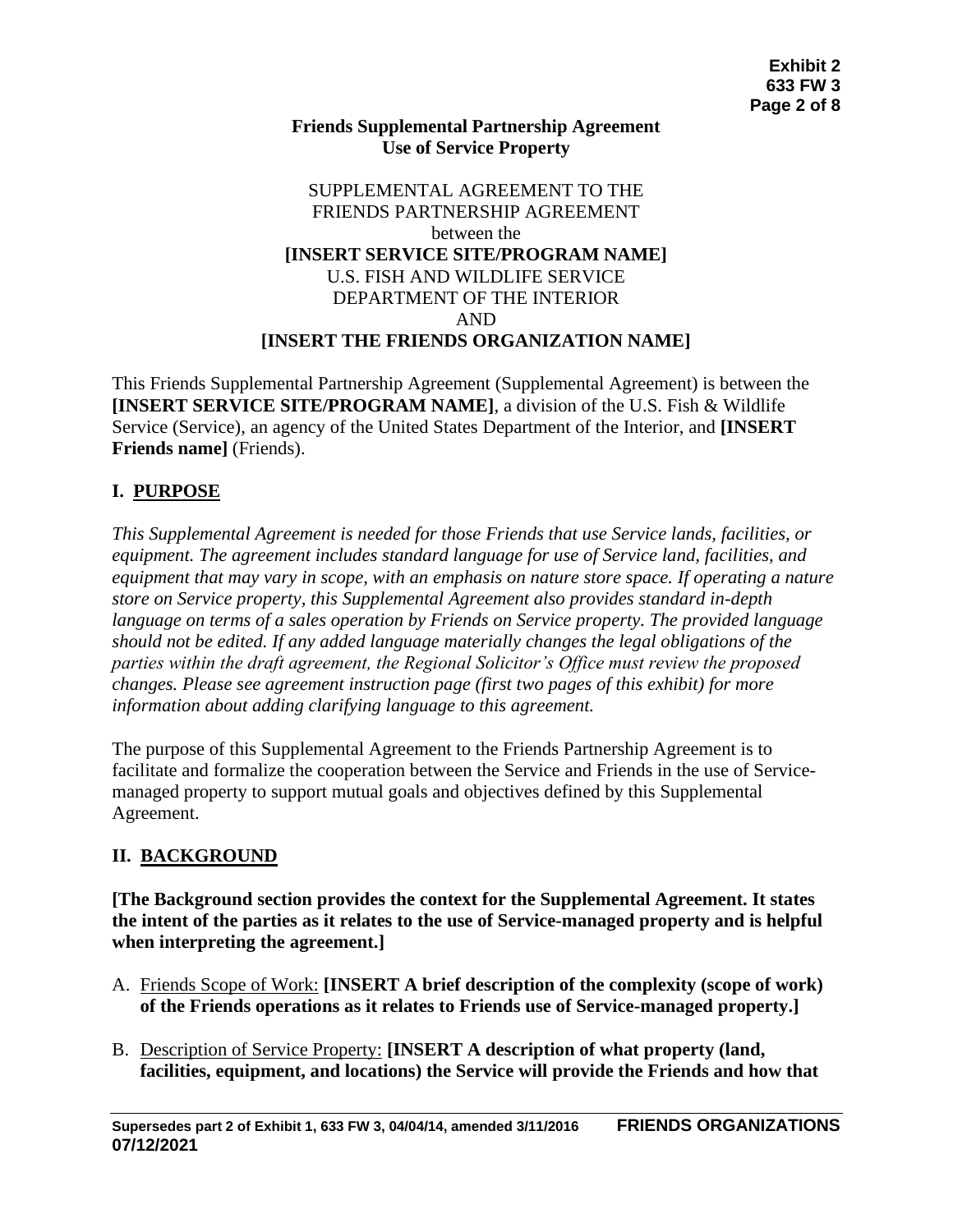# **III. AUTHORIZATION AND TERM OF AGREEMENT**

As stated in the Friends Partnership Agreement and including the following:

- A. 5-Year Performance Period: If included at that same time of execution of the Friends Partnership Agreement, both parties enter into this Supplemental Agreement for a period of 5 years beginning on the day following Service ratification, with four annual modification options within the 5-year performance period to update significant changes in the partnership. Both parties expect that the terms in this Supplemental Agreement will be renewed every 5 years so that they will not expire. If included after the execution of the Friends Partnership Agreement, both parties enter into this Supplemental Agreement for the existing performance period of the Friends Partnership Agreement.
- B. Agreement Renewal: Each time the Friends Partnership Agreement is up for its 5-year renewal, the Service's Project Leader for the site or programs and the Friends President or board designee will also meet to review, modify, and sign this Supplemental Agreement.
- C. Agreement Termination/Disposition of Assets: Upon the termination or expiration of this Supplemental Agreement, any personal property belonging to the Friends, including nature store inventory, remains property of the Friends. Any Service property must be returned to the Service. Upon the termination or expiration of the Friends Partnership Agreement, this Supplemental Agreement shall also terminate, and the disposition of any funds held by the Friends designated specifically for the Service or the activities conducted under the Friends Partnership Agreement or this Supplemental Agreement shall be as set forth in the Friends Partnership Agreement.
- D. Access and Closures: The Project Leader retains the right to have discretionary and emergency access to Service facilities and equipment that Friends use. Service properties, even those occupied by the Friends, are subject to management closures, Federal holidays, emergency closures, furloughs, and other Governmental actions that might impact regular daily operations and access. The Service is not responsible for any costs or damages to Friends in the event of such actions.
- E. Homeland Security Presidential Directives: Friends use of Service facilities and equipment and access to federally-controlled information systems must comply with Homeland Security Presidential Directives (HSPD) that mandate common identification standards for Federal employees, volunteers, Friends, and contractors before they can access Government facilities and data systems. Friends representatives may need to obtain Federal security clearances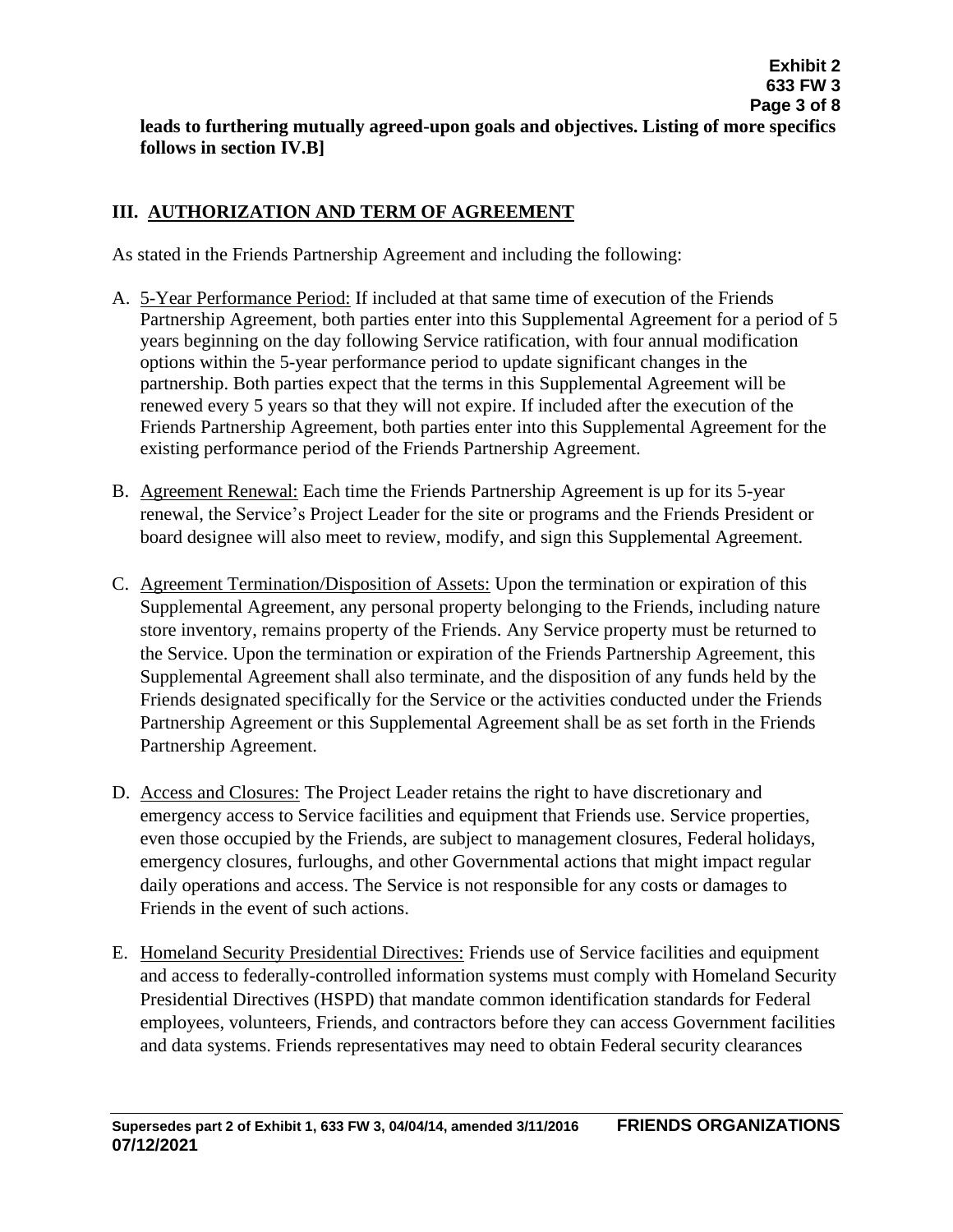prior to conducting the work of mutually agreed-upon programs and projects with Servicemanaged property and equipment.

- F. Withdrawal of Use: The Project Leader may withdraw the use of land or withdraw, modify, or relocate the use of facilities or equipment from Friends at any time for management or emergency reasons. Whenever possible, the Project Leader should give the Friends a 60-day written notice and meet with the Friends President prior to the withdrawal, modification, or relocation to discuss the decision and to give the Friends the opportunity to address the reasons leading to that action. Nothing in this Supplemental Agreement grants the Friends any interest in land or right of occupancy of the premises.
- G. 501(c)(3) Nonprofit Status: The Friends must maintain their non-profit tax-exempt status under Section 501(c)(3) of the Internal Revenue Code and other applicable State and Federal laws. This Supplemental Agreement and the Friends Partnership Agreement will automatically terminate if the Friends organization does not maintain its nonprofit status.

# **IV. SERVICE AND FRIENDS RESPONSIBILITIES**

- A. Joint Responsibilities of the Service and Friends. Both parties jointly agree to:
	- (1) Work together to ensure that Friends access of Government land, facilities, and equipment and federally-controlled information systems are compliant with the HSPD.
	- (2) Work together to adequately secure facilities and use reasonable care to prevent damage and loss of property. The Service is not responsible or liable for lost, damaged, or stolen Friends property while housed on Service property, except to the extent that such loss, damage, or theft is the result of the Service's negligence or omission.
	- (3) Collaborate on the selection of sales items, including the quality and display location of sales items. Items for sale should have educational and outreach value and illustrate the purpose of the Service site/program, reinforce the mission and goals of the Service, and be consistent with the general design and décor of the facility. Friends may develop their own plans for merchandising, but the Project Leader is ultimately responsible for approving the items sold on Service property and may reject or request removal of proposed and existing items if they misrepresent the Service or are inappropriate, inaccurate, or of poor educational value.

# **[OPTIONAL - INSERT List of mutually agreed-upon sales items and description of sales terms.]**

(4) Collaborate on nature store operational practices, including hours/days of operation.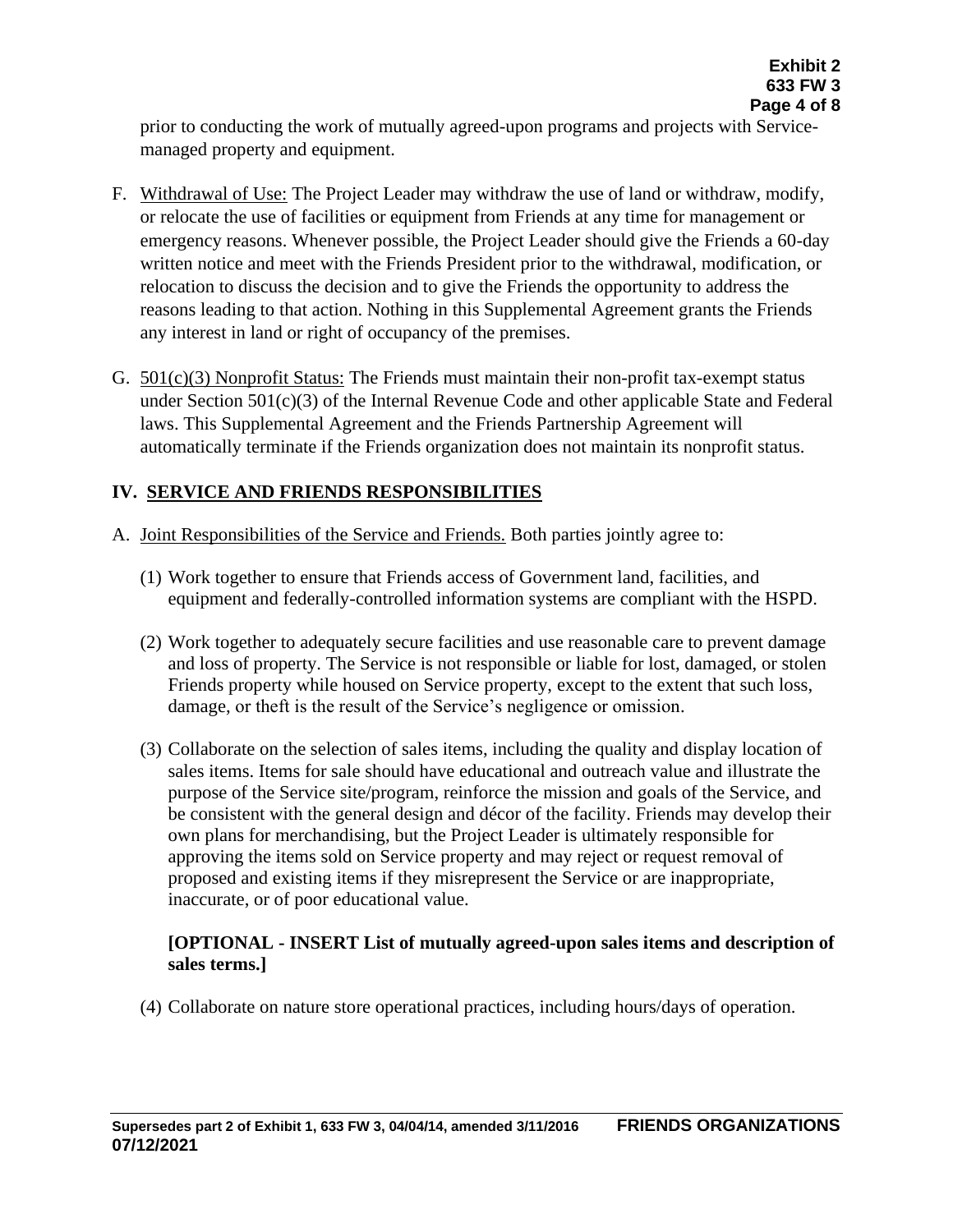#### B. The Service agrees to:

(1) Provide the following facilities and equipment for the Friends use for the purpose of conducting work associated with the mutually agreed-upon goals, as described in the Friends Partnership Agreement. Friends must not use any Service-appropriated funds (including property, meeting rooms, utilities, services, or supplies) to conduct lobbying activities; attempt to influence Congress or any official of the government; favor or oppose any legislation, law, or appropriations; raise funds through games of chance; or conduct fundraising and other activities that are not in direct support of the Service site or program in which the Friends Partnership Agreement is held.

### **[ADDRESS (a) - (d) AS NEEDED BELOW. Identify and describe location(s) and attach maps or room diagrams if helpful. Describe use, extent, limitations to use, and purpose of use.]**

- (a) Office and meeting room space;
- (b) Government equipment, such as phones, fax machines, furniture, etc.;
- (c) Storage space for storing outreach and interpretive materials, sales merchandise, and other supplies; and
- (d) Nature store space.
- (2) Provide the Friends with incidental utility services, including water, electricity, heat, air conditioning, internet, and phone to the extent that these utilities are available and previously required for the operation of the building and other Government purposes. The Project Leader may request the Friends to provide for their own utilities if expenses are above and beyond what is required for Government purposes.
- (3) Not use appropriated funds to purchase any office equipment specifically for the operation and administration of the Friends organization. The Friends will furnish any additional specialized equipment needed for the operation of their organization that the Service does not already own or lease and have available to use. Friends use of Government equipment must not impair the Service in achieving its goals and objectives. Friends must obtain approval from the Project Leader before purchasing and installing their own equipment.
- (4) Subject to HSPD compliance, the Project Leader or a designee must provide Friends guidance and direction about security when accessing Service property/facilities. The Project Leader may issue a key, security combination, or pass codes to Friends with proper Departmental security clearances. Friends representatives may not duplicate or loan the key to any person or third party or disclose the combination or pass code. The last party vacating the premises takes full responsibility for making sure that doors are locked, gates are secured, and security systems are engaged.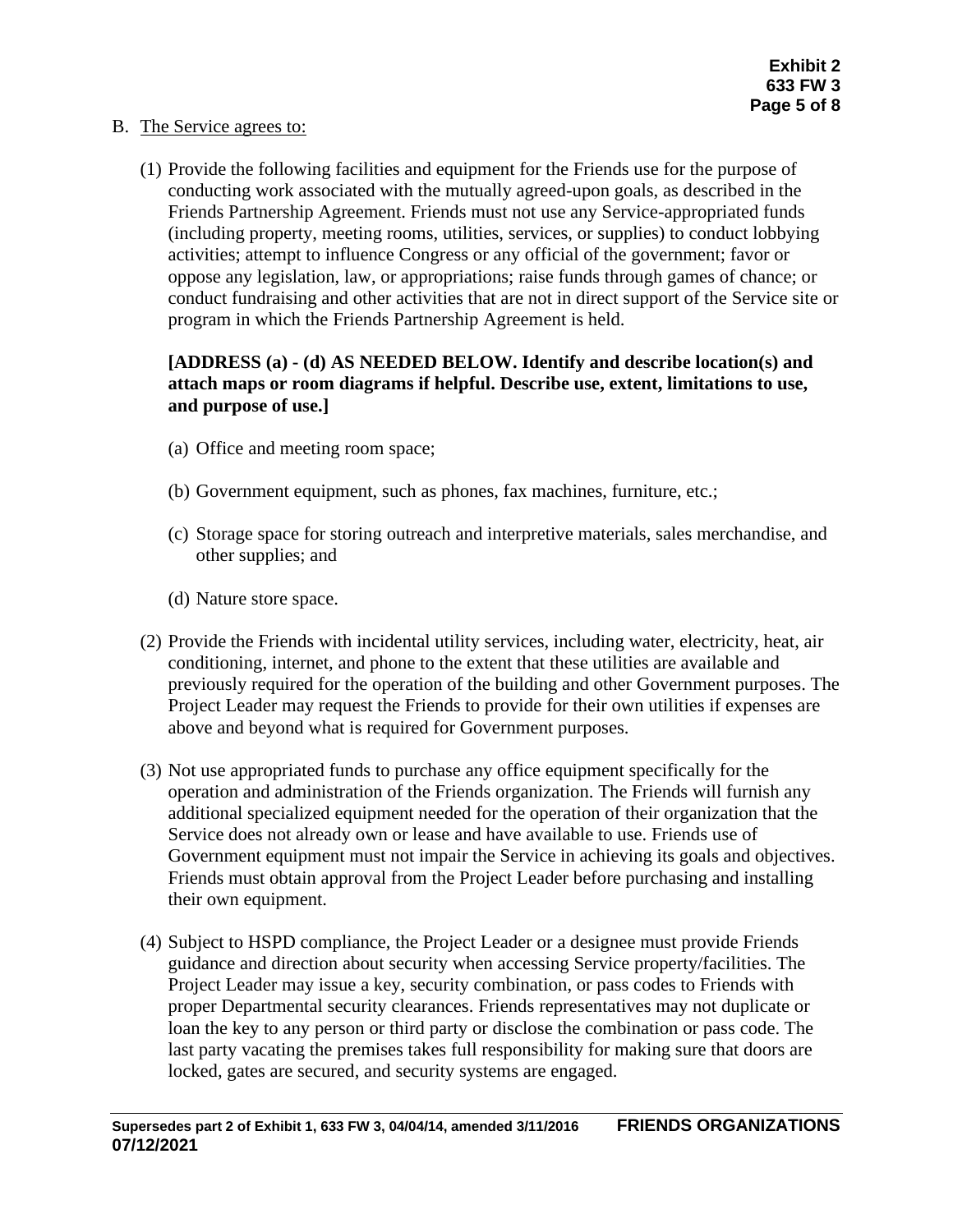- (5) Involve the Friends in the review and comment on Service plans that may redesign, renovate, or construct facility space currently occupied by the Friends.
- (6) Provide the Friends with information regarding applicable Service regulations and policies regarding operation and use of facilities.

### C. The Friends agree to:

- (1) Obtain written approval from the Project Leader before altering Service property and understand that all improvements to Service property that the Friends make become the property of the United States without compensation.
- (2) Provide their own office supplies (e.g., paper, pens, envelopes).
- (3) Be solely and fully liable for loss of Friends inventory, property, and income in case of fire, natural disasters, or theft. The Government does not insure Friends belongings on Service property.
- (4) Allow Friends publications, all collateral pieces, and outreach and interpretive displays, distributed or displayed on Service property, to be reviewed by the Service for editorial and design quality. Materials dedicated to lobbying, influencing Congress or any official of the government, or games of chance must not be displayed on Service property and must not show any express or implied involvement or endorsement of the Service.
- (5) Abide by all Service regulations including, but not limited to, those pertaining to areas closed to the public and public use activities.
- (6) Maintain Friends-occupied facilities in a clean, orderly, professional, and safe condition and in accordance with applicable Service, State, and local fire and safety regulations.
- (7) Coordinate with appropriate Service staff when bringing on new Friends personnel who will be involved in direct contact with the public. Friends will supervise their own members and employees, but work with the Service Liaison or Visitor Services staff to orient any new personnel on the Service's mission, goals, and objectives, as well as visitor service standards of operation and conduct.
- (8) Give prudent consideration to the appropriateness, quality, accuracy, and educational value of sales items in order to maintain the Service's responsibility to the visiting public for Government integrity and reliability. The Project Leader may reject or request removal of items if they are determined to be inappropriate, inaccurate, or of poor educational value.
- (9) Not sell any items prohibited under Federal or State laws, such as original artifacts, endangered species products, Indian crafts, etc.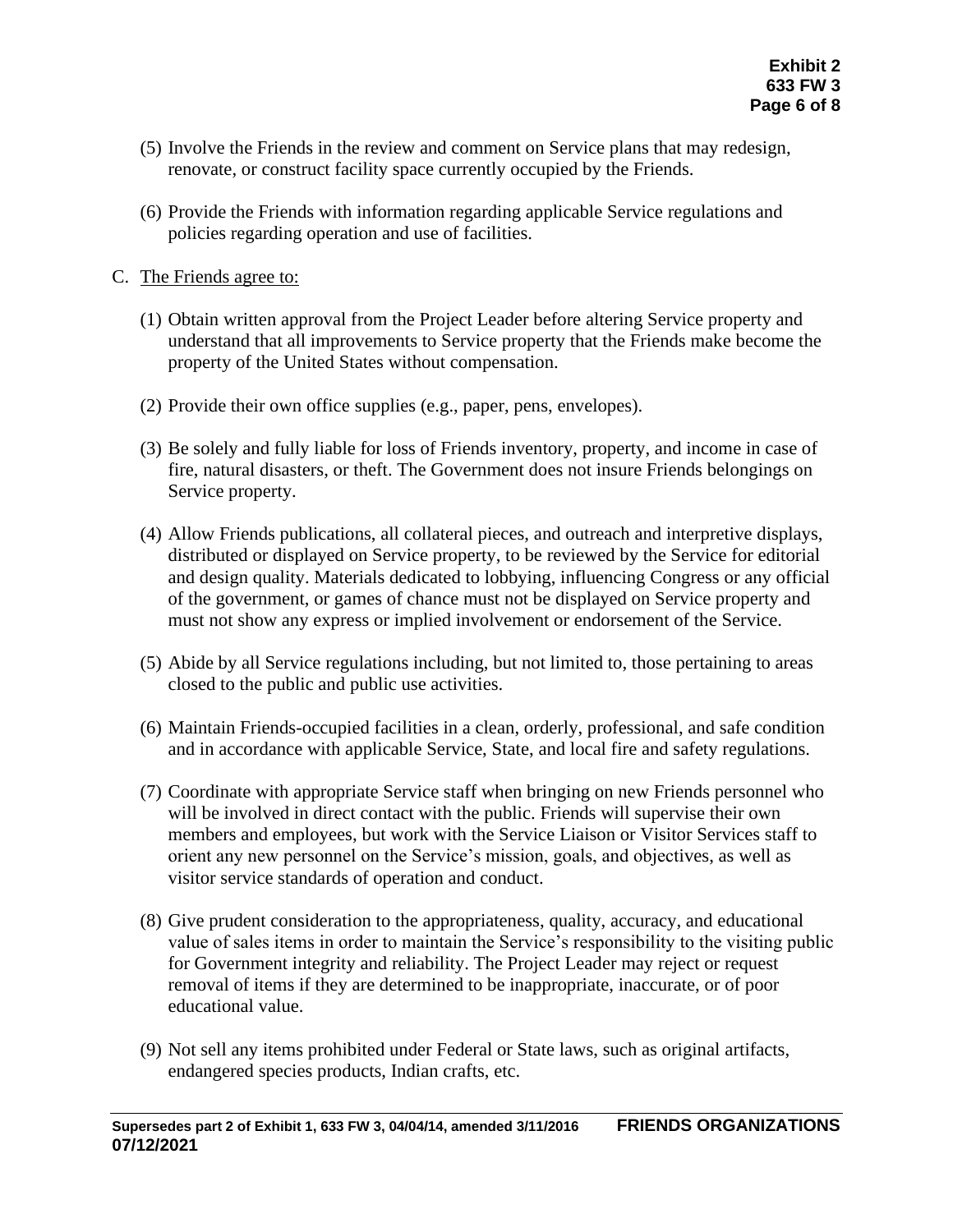- (10) Not use the Service logo or program sub-logos on any items for sale to the public or as part of their organization's logo or as part of their headers on their websites, newsletters, or membership brochures.
- (11) Schedule and provide their own paid staff and/or Friends volunteers to carry out the operation of their nature store.

# **V. LIABILITY AND INDEMNIFICATION**

As stated in the signed Friends Partnership Agreement.

# **VI. INSURANCE**

- A. The Government does not insure Friends property/equipment and nature store inventory on Service property. The Service strongly recommends and may require that Friends purchase the appropriate amount of insurance to protect against loss of inventory and other property in case of fire, weather, or theft.
- B. The Friends currently hold the following insurance policies related to the use of Service property:

**[INSERT List type of insurance policies held specific to this Supplemental Agreement and briefly describe coverages.]**

### **VII. ASSIGNMENT**

As stated in the signed Friends Partnership Agreement.

### **VIII. AGREEMENT OFFICERS**

Officer for the U.S. Fish & Wildlife Service **[INSERT SITE/PROGRAM NAME]**:

**[INSERT OFFICIAL REPRESENTATIVE] [NAME], [TITLE] [SERVICE SITE/PROGRAM NAME] [STREET ADDRESS] [CITY, STATE ZIP] [PHONE] [EMAIL]**